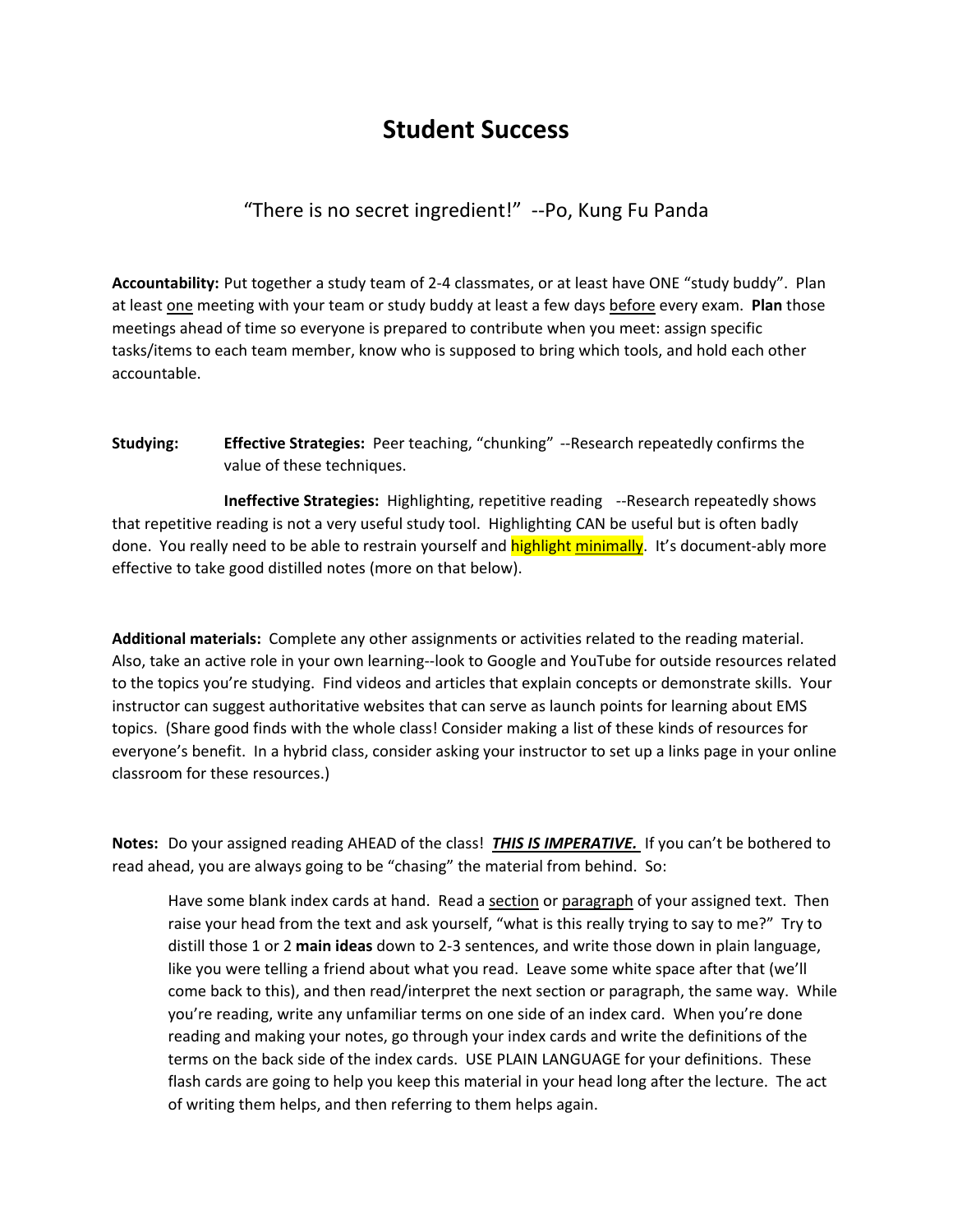**"Chunk" your reading:** When reading highly technical stuff like medical texts, it's helpful to break down the task into smaller, more manageable "chunks" or pieces. For instance, if you have to read a 40‐page chapter within the next week for class, you might plan to read & make notes/flash cards on 10 pages each day for the next 4 days. Then, take a break for a day and let things "marinate". Then go back and read through your notes and go through your flash cards. **Do not re‐read the chapter**! …But use your text to look up your flashcard terms or to research other related questions that pop into your head.

Before the lecture, try to write down 2‐5 questions that you're still unsure about. Write those questions on index cards, one question per card.

**The lecture:** Bring your notes and your questions to class. Bring some extra index cards, too. During the lecture, in the white‐space you left after your notes on each chapter/section, add any new information/tips that you learn about that particular topic. Also make a list of any additional new terms you hear or learn in the class—you'll need to make flashcards for these after class to add to your collection.

After the lecture, take a break and let your reading & lecture "marinate" again for a few hours or a day! Then go back through your flash cards AND your notes. Again, **don't** try to re‐read the chapter—you've already read it. But use your book to look up anything in your notes that you're still hazy about!

Last piece: Meet with your study team or partner before the exam. Again, have a plan as to what will happen during the meeting, and hold everyone accountable for doing their part. Review EVERYONE'S flash cards and notes, or use these to play a game (Jeopardy, Are You Smarter Than An EMT, Assessment Scrabble—whatever you all come up with!).

Get a good night's sleep before the exam. Skimming notes & flashcards on the last evening or morning is ok, but relax! ‐‐You've already done the work.

## General Test‐taking strategies:

- Look over the whole test before you start. Don't read it in detail or worry about the answer options, but **look through the questions**. This can show you recurring topics or themes, and one of the questions may "trigger" an answer for another one that you get stuck on. Your subconscious will continue to work on these more difficult questions while you are working on the easy ones first.
- "Memory dump": if you're allowed to make notes on the exam itself, or on scratch paper‐‐as soon as you're allowed to start the test, but before you begin answering questions, write down formulas, equations, or terms you're worried about forgetting.
- Always try to answer the question in your head before you even look at the possible answers! THEN look, and see if one of the choices aligns with what you were thinking.
- Then look at the OTHER answer options, if there are any, and try to explain to yourself why each of those is NOT the correct answer.
- Go through the whole test, answering only the questions you are certain of.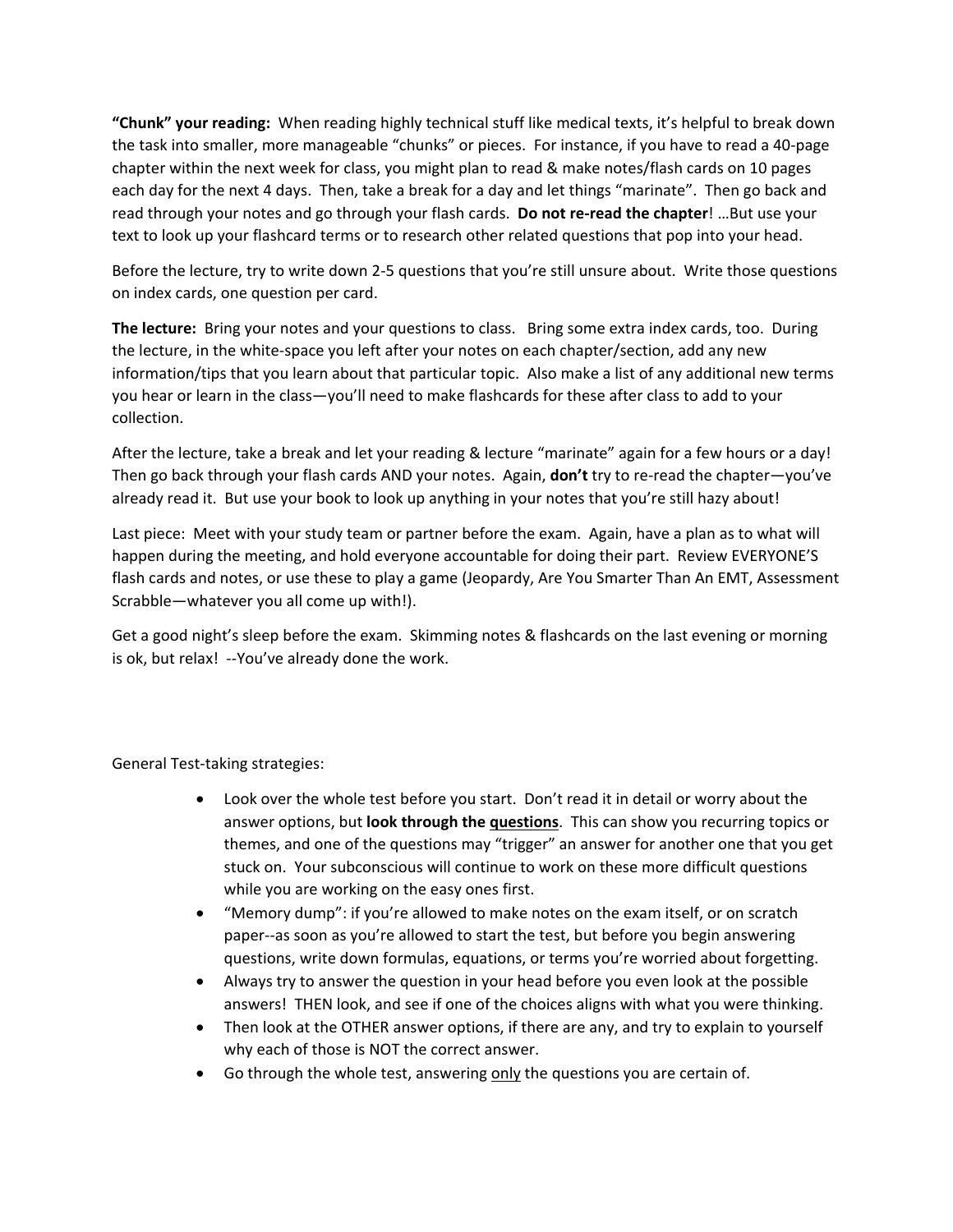- Start again at the beginning. This time, spend a little more time on these more difficult questions.
- Look for absolutes like "MUST" or "COMPLETELY" or ALWAYS" or "NEVER". These are often seen in True/False questions, and are almost always FALSE (because really, not much in life is absolute, right?  $\odot$ ). Absolutes are also seen in multiple choice questions, and these will usually NOT be the correct answer, as there are many exceptions to most rules. When you see one of these qualifiers, test for truth by substituting its opposite. If your substitution makes a better statement, the question is FALSE; if not, the question is TRUE.
- Qualifiers that are not so absolute, like "generally" and "usually", by contrast, are usually TRUE.
- In True/False statement questions, remember that if ANY small part of the answer is not true, it's ALL FALSE.
- Look for negatives like "EXCEPT" or "Which of the following is NOT…". Be clear on what the question is actually asking you! In multiple choice tests, these questions will have a pattern in the answers of "one of these things is not like the other". Look for the "other"; that will be the answer.
- CIRCLE key words (like those above), especially if you know you are the type of testtaker who frequently misses questions "because I *thought* they were asking…"
- If two answers are very similar, neither is likely to be the answer.
- Trust yourself! Your first instincts are usually correct. Do NOT change an answer unless you are SURE that it is wrong!
- Answer ALL questions. Unless there's a penalty for incorrect answers, you have nothing to lose by answering a question.
- Don't agonize over any question for longer than 2 minutes. If you're not sure by then, move on and come back to the question later.
- Consider the questions from the instructor's point of view. Remember when you distilled your reading down to the main ideas for your notes? What were the main points that the instructor wanted you to retain about this topic?
- Try to rewrite difficult questions in your own words. This can help your subconscious access the answer.
- A "Hail Mary" trick: look for grammatical inconsistencies between the question and the answer choices on multiple‐choice questions. A choice is almost always wrong if it doesn't make a grammatically correct sentence when combined with the question stem.